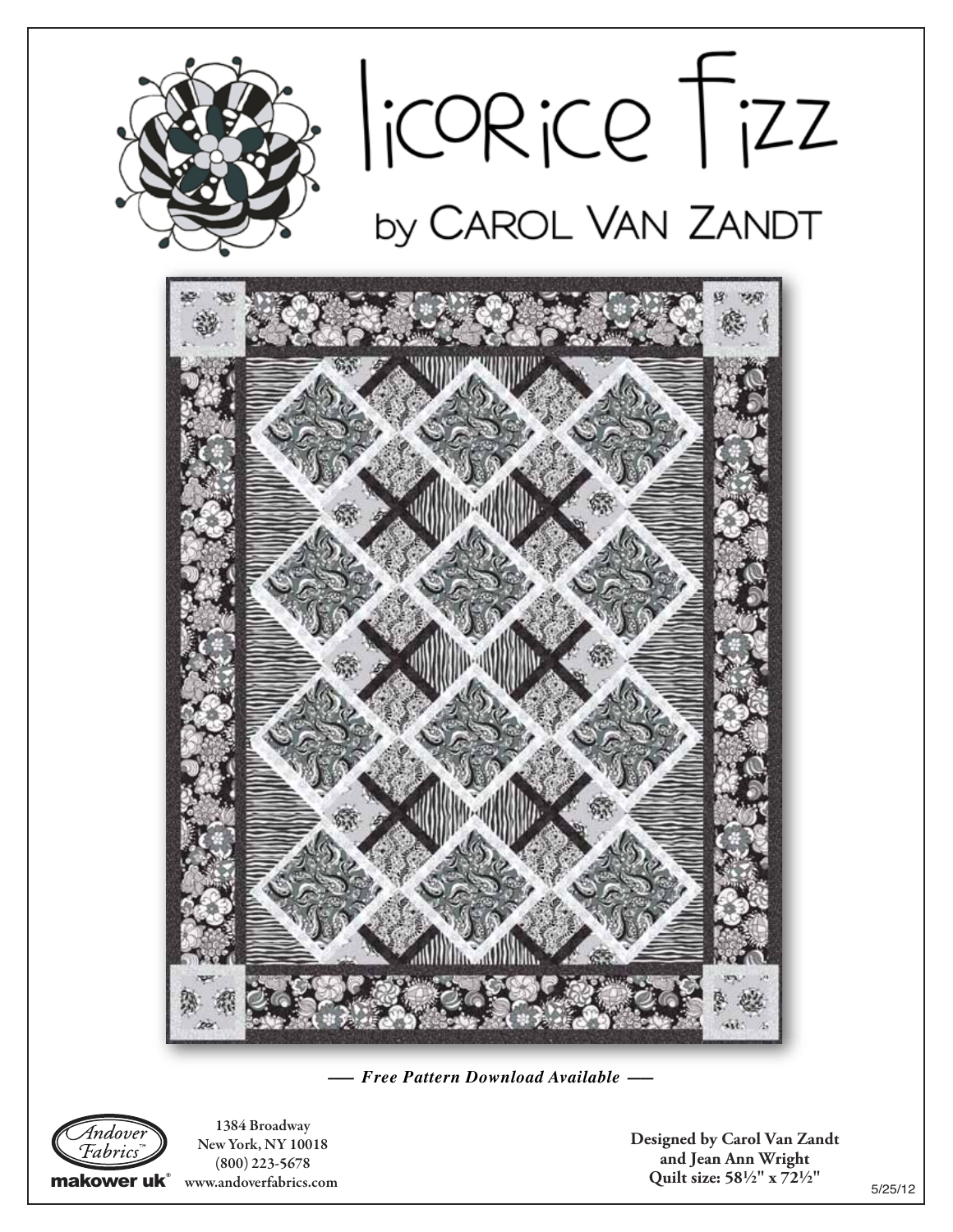# **Licorice Fizz Quilt**

*Introducing Andover Fabrics new collection: Licorice Fizz by Carol Van Zandt Quilt designed by Jean Ann Wright from an idea by Carol Van Zandt*

Quilt finishes 581/2" x 721/2" 12 Block X: 10" x 10" 6 Block Y: 10" x 10" 4 Block Z: 8" x 8"

*Fun and funky are the words to describe the prints used in this monochromatic quilt. Stylized owers, paisleys, and two unusual stripes–all in shades of gray and black–make a contemporary statement that is bold and dynamic. Pay attention to the orientation of the black and white striped print when you are piecing the quilt.*

#### **Cutting Directions**

**Note:** All measurements are cut sizes and include  $\frac{1}{4}$ " seam allowances. Borders are cut the exact lengths required plus  $\frac{1}{4}$ " seam allowances.

| <b>Fabric A</b> | Cut (2) borders $6\frac{1}{2}$ " x 57", cut lengthwise<br>Cut (2) borders $6\frac{1}{2}$ " x 43", cut lengthwise                                                                                           |
|-----------------|------------------------------------------------------------------------------------------------------------------------------------------------------------------------------------------------------------|
| <b>Fabric B</b> | Cut (1) square $7\frac{5}{8}$ " x $7\frac{5}{8}$ ", cut in half<br>diagonally twice to make<br>4 quarter-square triangles<br>Cut (4) squares $6\frac{1}{2}$ " x $6\frac{1}{2}$ "<br>Cut 6) squares 5" x 5" |
| <b>Fabric C</b> | Cut (12) squares $8\frac{1}{2}$ " x $8\frac{1}{2}$ "                                                                                                                                                       |
| <b>Fabric D</b> | Cut $(16)$ squares $5" \times 5"$                                                                                                                                                                          |
| <b>Fabric E</b> | Cut (24) strips $1\frac{1}{2}$ " x $10\frac{1}{2}$ "<br>Cut (24) strips $1\frac{1}{2}$ " x $8\frac{1}{2}$ "                                                                                                |
| <b>Fabric F</b> | Cut (6) strips $1\frac{1}{2}$ " x $10\frac{1}{2}$ "<br>Cut (16) strips $1\frac{1}{2}$ " x 5"<br>Cut (4) strips $1\frac{1}{2}$ " x $6\frac{1}{4}$ "                                                         |

### **Fabric Requirements Yardage**

| Fabric A        | horder            | $1\frac{3}{4}$ yards | 5827-K  |
|-----------------|-------------------|----------------------|---------|
| *Fabric B       | blocks Y, Z units | $\frac{3}{8}$ yard   | 5828-K  |
| <b>Fabric C</b> | block X           | $\frac{3}{4}$ yard   | 5829-K  |
| <b>Fabric D</b> | block Y, units    | $\frac{3}{8}$ yard   | 5830-K  |
| <b>Fabric E</b> | block X           | $\frac{3}{4}$ yard   | 5831-KC |
| <b>Fabric F</b> | block Y, units    | $\frac{1}{4}$ yard   | 5831-K  |
| <b>Fabric G</b> | block Y, units    | $1\frac{1}{4}$ yards | 5832-K  |
| <b>Fabric H</b> | block Z           | $\frac{1}{4}$ yard   | 5833-KC |
| <b>Fabric I</b> | borders, binding  | $1\frac{3}{4}$ yards | 5833-K  |
| *Backing        |                   | $3\frac{3}{4}$ yards | 5828-K  |

| <b>Fabric G</b> | Cut (3) squares $15\frac{3}{8}$ " x $15\frac{3}{8}$ ", cut in half<br>diagonally twice to make<br>12 quarter-square triangles (half will be used)<br>Cut (2) squares $8" \times 8"$ , cut in half diagonally to<br>make 4 half-square triangles (see Step 1)<br>Cut (2) squares $7\frac{5}{8}$ " x $7\frac{5}{8}$ ", cut in half diagonally<br>twice to make 8 quarter-square triangles<br>(half will be used)<br>Cut (6) squares $5'' \times 5''$ , cut on point |
|-----------------|-------------------------------------------------------------------------------------------------------------------------------------------------------------------------------------------------------------------------------------------------------------------------------------------------------------------------------------------------------------------------------------------------------------------------------------------------------------------|
| <b>Fabric H</b> | Cut (8) strips $1\frac{1}{2}$ " x $8\frac{1}{2}$ "<br>Cut (8) strips $1\frac{1}{2}$ " x $6\frac{1}{2}$ "                                                                                                                                                                                                                                                                                                                                                          |
| <b>Fabric I</b> | Cut (4) borders $1\frac{1}{2}$ " x 57", cut lengthwise<br>Cut (4) borders $1\frac{1}{2}$ " x 43", cut lengthwise<br>Cut (5) strips $2\frac{1}{2}$ " x 58" for binding, cut<br>lengthwise                                                                                                                                                                                                                                                                          |
| <b>Backing</b>  | (2) panels $41"$ x $67"$ , pieced to fit quilt top with<br>overlap on all sides                                                                                                                                                                                                                                                                                                                                                                                   |

### **Making and Assembling the Quilt**

**1.** Referring to the cutting diagram for Fabric G, cut squares as indicated above. Note that the 5" squares are cut on point so that the stripe moves diagonally across the patches. The 8" squares are cut diagonally in mirror image. Set patches aside. When using Fabric G patches, look carefully at the illustrations and choose the correct patches so that the stripes are oriented correctly in the blocks, units, and quilt.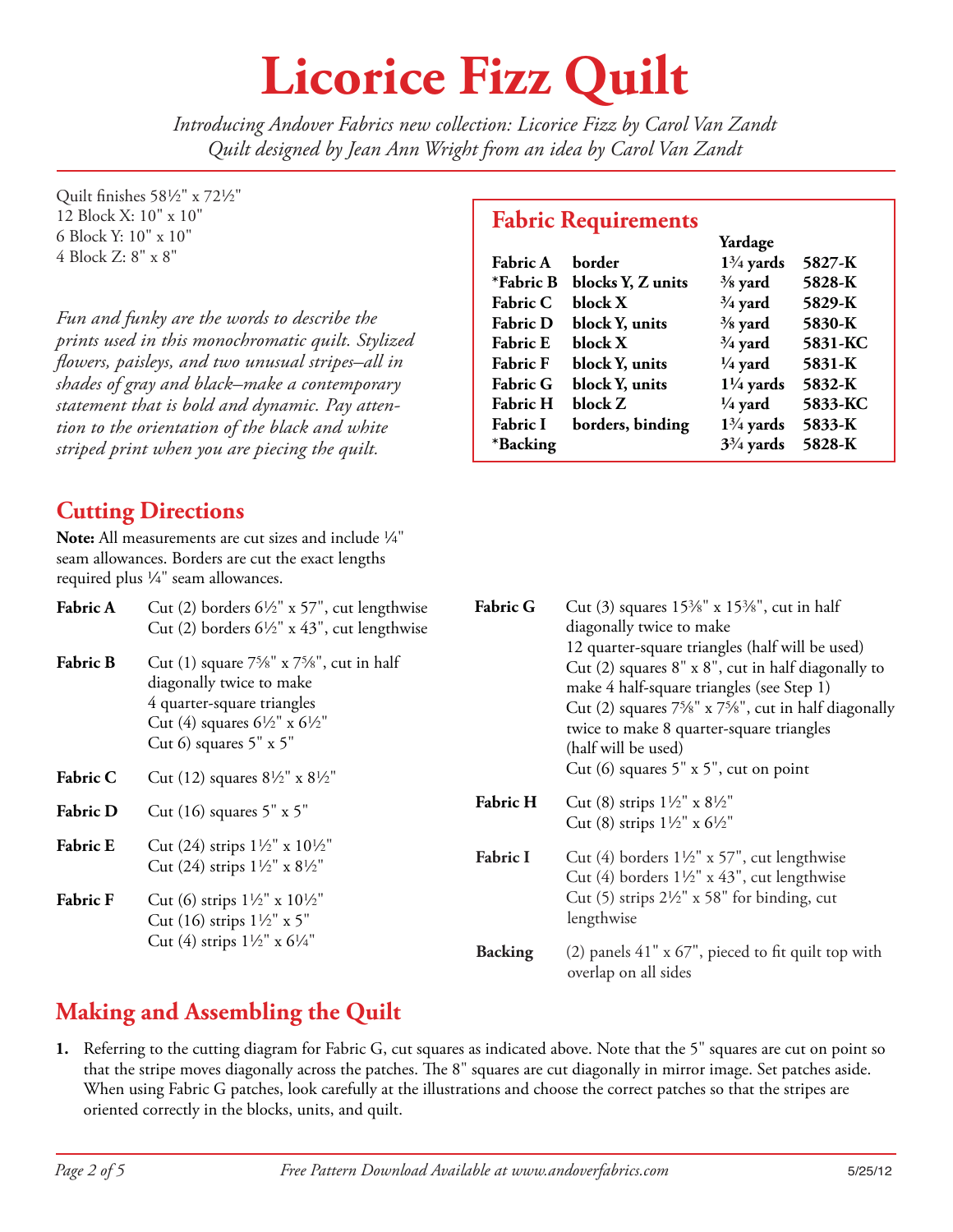#### **Licorice Fizz Quilt**

- **2.** Referring to the Block X diagram, sew short Fabric E strips to sides of  $8\frac{1}{2}$ " Fabric C square. Press strips away from the square. Sew long strips to top and bottom. Make 12 Block X.
- **3.** Referring to the Block Y diagram, sew the appropriate 5" squares (Fabrics G, D, and B) to sides of 12 Fabric F  $1\frac{1}{2}$ " x 5" strips. Press seam allowances toward the strips. Sew a G/strip/D unit to one edge of a Fabric F  $1\frac{1}{2}$ " x  $10\frac{1}{2}$ " strip, being careful to orient the fabrics as shown. Sew a D/strip/B unit to the other edge. Make 6 Block Y.
- **4.** Make 4 Block Z as you did Block X, using Fabric B 6½" squares and Fabric H strips.
- **5.** To make a Setting Unit 1, sew a Fabric F  $1\frac{1}{2}$ " x 5" strip to one edge of a Fabric D 5" square. Sew a Fabric G quartersquare triangle to the strip. Sew a Fabric F  $1\frac{1}{2}$ " x  $6\frac{1}{4}$ " strip to the adjacent side of the square. Sew a Fabric B quarter-square triangle to the strip. Trim the  $6\frac{1}{4}$ " strip as needed so that the bottom (base) of the unit is even. Make 2 Setting Unit 1.

 Likewise, make 2 Setting Unit 2, reversing the placement of the B and G triangles.

**6.** Referring to the Quilt Diagram, make the first diagonal row: Sew a Unit 1 and a Fabric G  $15\frac{3}{8}$ " quarter-square triangle to the sides of a Block X. (Be sure the stripe in the triangle is oriented correctly.) Press the seam allowances toward Block X.

Make the second diagonal row: Sew Block X's to 2 sides of a Block Y, orienting the Block Y as shown. Sew a Unit 2 on one end and a Fabric G large triangle on the other end. Press seam allowances toward the Block X's.

 Continue to join blocks, units, and Fabric G quarter-square triangles to make diagonal rows. Be careful to keep the Block Y's oriented so that the Fabric G squares are in the correct position.

 Once you have made all the diagonal rows, join them. Sew a Fabric G 8" half-square triangle to each corner, again noting orientation of the striped print.

**7.** Sew long Fabric I borders to long edges of long Fabric A borders. Sew to the sides of the quilt. Sew short borders together in the same way. Sew a Block Z to opposite ends of the short pieced borders. Sew to the top and the bottom.

#### **Finishing the Quilt**

**8.** Layer the quilt with batting and backing and baste. Quilt in the ditch around borders and block patches. Quilt around the printed motifs in the blocks and outer border. Quilt large Fabric G setting triangles as desired. Bind to finish the quilt.

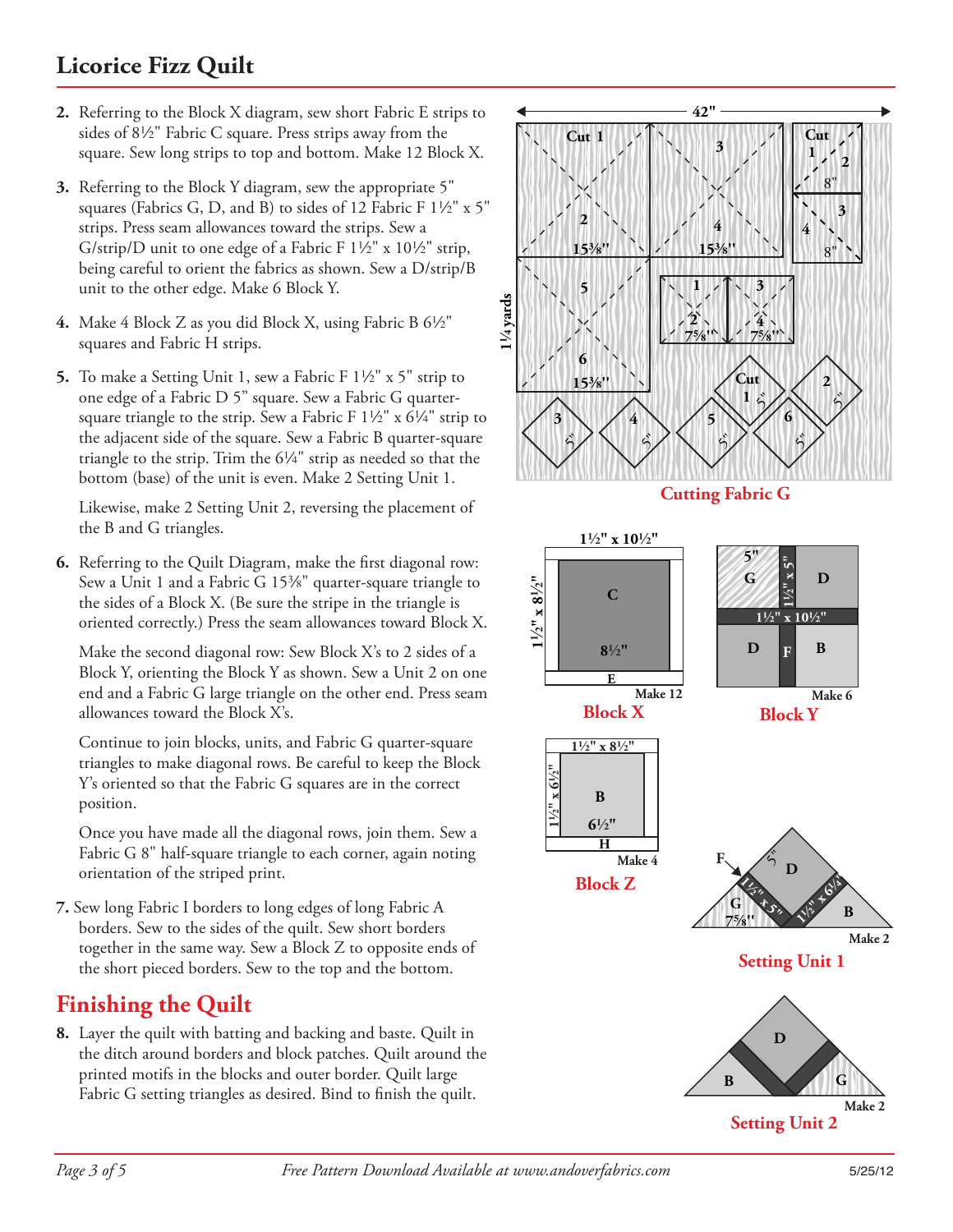### **Licorice Fizz Quilt**



#### **Quilt Diagram**